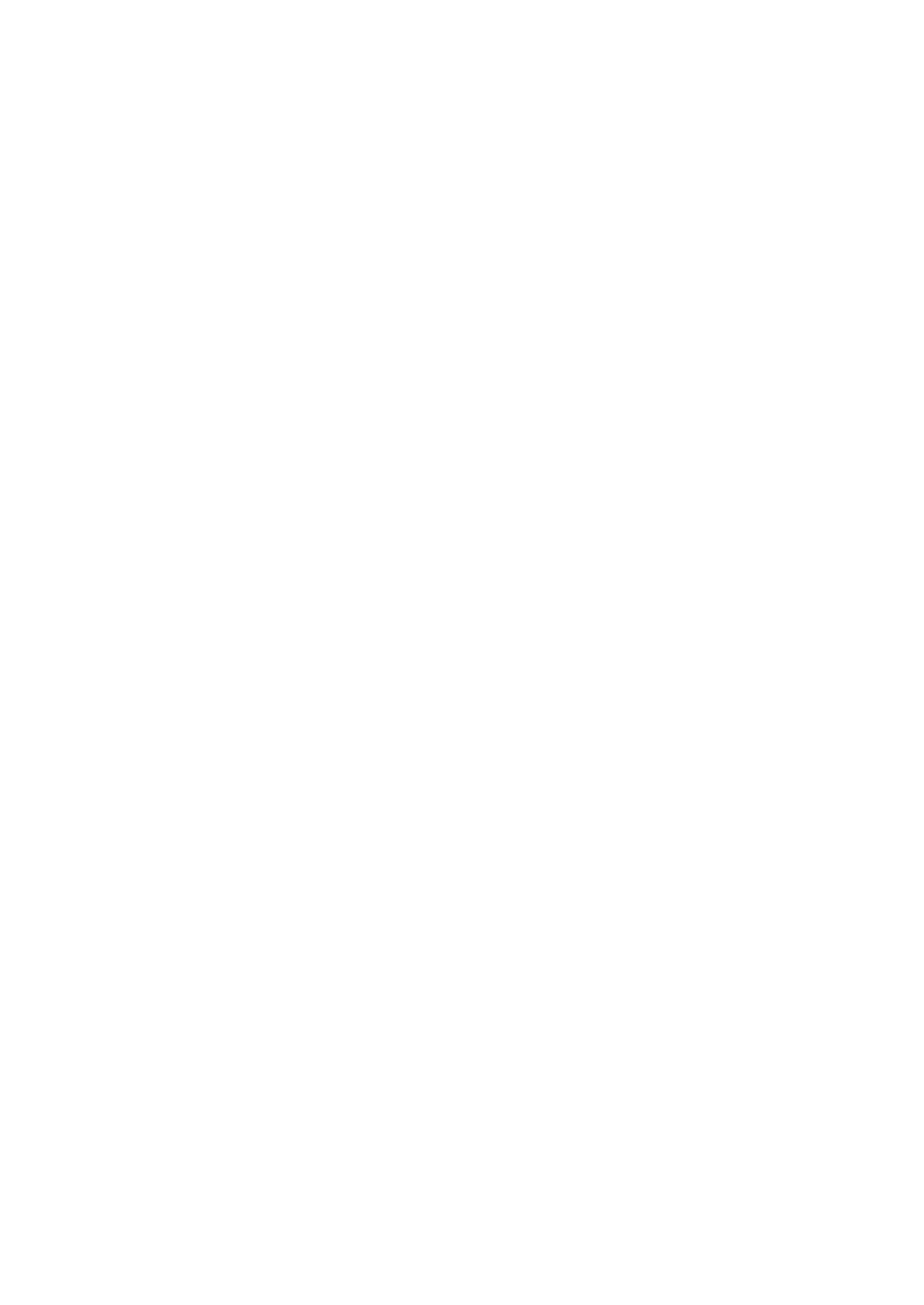|                                          |                                              |                             |                                  |                            | AMPLIACIONES            | TRANSFERENCIAS DE CREDITO<br>---------------------------------- |            | INCORPORACIONES          | CREDITOS                  | BAJAS POR                    |                                        |                           |
|------------------------------------------|----------------------------------------------|-----------------------------|----------------------------------|----------------------------|-------------------------|-----------------------------------------------------------------|------------|--------------------------|---------------------------|------------------------------|----------------------------------------|---------------------------|
| CLASIFICACION<br>ECONOMICA               | EXPLICACION                                  | CREDITOS<br>EXTRAORDINARIOS | <b>SUPLEMENTOS</b><br>DE CREDITO | AMPLIACIONES<br>DE CREDITO | DE CREDITO<br>POR BAJAS | POSITIVAS<br>----------------- ------------------               | NEGATIVAS  | REMANENTES<br>DE CREDITO | GENERADOS<br>POR INGRESOS | ANULACION Y<br>RECTIFICACION | OTRAS<br>MODIFICACIONES MODIFICACIONES | TOTAL<br>---------------- |
| 1210 3221 12000 A SUELDOS                |                                              | 0,00                        | 0,00                             | 57.499,20                  | 0,00                    | 152.728,85                                                      | 4.041,20   | 0,00                     | 0,00                      | 10.893,60                    | 0,00                                   | 195.293,25                |
| 1210 3221 12005 A TRIENIOS               |                                              | 0,00                        | 0,00                             | 12.223,07                  | 0,00                    | 31.465,41                                                       | 1.485,60   | 0,00                     | 0,00                      | 3.552,12                     | 0,00                                   | 38.650,76                 |
| 1210 3221 12006 A PAGAS EXTRAORDINARIAS  |                                              | 0,00                        | 0,00                             | 56.157,15                  | 0.00                    | 34.282,65                                                       | 1.012,98   | 0.00                     | 0.00                      | 3.085,82                     | 0.00                                   | 86.341,00                 |
| TOTAL CONCEPTO 120 RETRIBUCIONES BA      |                                              | 0,00                        | 0,00                             | 125.879,42                 | 0,00                    | 218.476,91                                                      | 6.539,78   | 0,00                     | 0,00                      | 17.531,54                    | 0,00                                   | 320.285,01                |
| 1210 3221 12100 A COMPLEMENTO DE DESTINO |                                              | 0,00                        | 0,00                             | 33.033,62                  | 0,00                    | 80.279,86                                                       | 2.365,52   | 0,00                     | 0,00                      | 6.781,92                     | 0,00                                   | 104.166,04                |
| 1210 3221 12101 A COMPLEMENTO ESPECÍFICO |                                              | 0,00                        | 0,00                             | 69.422,28                  | 0,00                    | 84.649,55                                                       | 3.565,53   | 0,00                     | 0,00                      | 8.493,48                     | 0,00                                   | 142.012,82                |
| TOTAL CONCEPTO 121 RETRIBUCIONES CO      |                                              | 0,00                        | 0,00                             | 102.455,90                 | 0,00                    | 164.929,41                                                      | 5.931,05   | 0,00                     | 0,00                      | 15.275,40                    | 0,00                                   | 246.178,86                |
| TOTAL ARTICULO 12 FUNCIONARIOS           |                                              | 0,00                        | 0,00                             | 228.335,32                 | 0,00                    | 383.406,32                                                      | 12.470,83  | 0,00                     | 0,00                      | 32.806,94                    | 0,00                                   | 566.463,87                |
| 1210 3221 13000 A SALARIO BASE           |                                              | 0.00                        | 0,00                             | 60.921.65                  | 0.00                    | 8.068,48                                                        | 285.951.54 | 0.00                     | 0.00                      | 0.00                         | 0.00                                   | $216.961, 41-$            |
| 1210 3221 13001 A ANTIGUEDAD             |                                              | 0,00                        | 0,00                             | 1.741,95                   | 0,00                    | 2.620,80                                                        | 26.692,32  | 0,00                     | 0,00                      | 0,00                         | 0,00                                   | $22.329,57-$              |
| 1210 3221 13002 A PAGAS EXTRAORDINARIAS  |                                              | 0,00                        | 0,00                             | 12.987,83                  | 0,00                    | 1.781,55                                                        | 52.180,53  | 0,00                     | 0,00                      | 0,00                         | 0,00                                   | $37.411, 15 -$            |
|                                          | 1210 3221 13003 A OTRAS REMUNERACIONES DE PE | 0,00                        | 0,00                             | 13.190,28                  | 0,00                    | 0,00                                                            | 18.581,93  | 0,00                     | 0,00                      | 0,00                         | 0,00                                   | $5.391,65-$               |
| TOTAL CONCEPTO 130 LABORAL FIJO          |                                              | 0,00                        | 0,00                             | 88.841,71                  | 0,00                    | 12.470,83                                                       | 383.406,32 | 0,00                     | 0,00                      | 0,00                         | 0,00                                   | 282.093,78-               |
| 1210 3221 13100 L SALARIO BASE           |                                              | 0,00                        | 0,00                             | 118.071,98                 | 0,00                    | 0,00                                                            | 0,00       | 0,00                     | 0,00                      | 0,00                         | 0,00                                   | 118.071,98                |
|                                          | 1210 3221 13101 L OTRAS REMUNERACIONES DE PE | 0,00                        | 0,00                             | 22.092,52                  | 0,00                    | 0,00                                                            | 0,00       | 0,00                     | 0,00                      | 0,00                         | 0,00                                   | 22.092,52                 |
| TOTAL CONCEPTO 131 LABORAL EVENTUAL      |                                              | 0,00                        | 0,00                             | 140.164,50                 | 0,00                    | 0,00                                                            | 0,00       | 0,00                     | 0,00                      | 0,00                         | 0,00                                   | 140.164,50                |
| TOTAL ARTICULO 13 LABORALES              |                                              | 0,00                        | 0,00                             | 229.006,21                 | 0,00                    | 12.470,83                                                       | 383.406,32 | 0,00                     | 0,00                      | 0,00                         | 0,00                                   | 141.929,28-               |
| 1210 3221 15100 L PERSONAL FUNCIONARIO   |                                              | 0,00                        | 0,00                             | 10.000,00                  | 0,00                    | 0,00                                                            | 0,00       | 0,00                     | 0,00                      | 0,00                         | 0,00                                   | 10.000,00                 |
| TOTAL CONCEPTO 151 GRATIFICACIONES       |                                              | 0,00                        | 0,00                             | 10.000,00                  | 0,00                    | 0,00                                                            | 0,00       | 0,00                     | 0,00                      | 0,00                         | 0,00                                   | 10.000,00                 |
| TOTAL ARTICULO 15 INCENTIVO AL REN       |                                              | 0,00                        | 0,00                             | 10.000,00                  | 0,00                    | 0,00                                                            | 0,00       | 0,00                     | 0,00                      | 0,00                         | 0,00                                   | 10.000,00                 |
| 1210 3221 16000 A SEGURIDAD SOCIAL       |                                              | 0,00                        | 0,00                             | 6.301,96                   | 0,00                    | 0,00                                                            | 0,00       | 0,00                     | 0,00                      | 8.529,80                     | 0,00                                   | 2.227,84-                 |
| 1210 3221 16000 L SEGURIDAD SOCIAL       |                                              | 0,00                        | 0,00                             | 13.413,20                  | 0,00                    | 33.408,94                                                       | 0,00       | 0,00                     | 0,00                      | 0,00                         | 0,00                                   | 46.822,14                 |
| TOTAL CONCEPTO 160 CUOTAS SOCIALES       |                                              | 0,00                        | 0,00                             | 19.715,16                  | 0,00                    | 33.408,94                                                       | 0,00       | 0,00                     | 0,00                      | 8.529,80                     | 0,00                                   | 44.594,30                 |
| 1210 3221 16500 A FONDO DE ACCION SOCIAL |                                              | 0,00                        | 0,00                             | 60.000,00                  | 0,00                    | 0,00                                                            | 0,00       | 0,00                     | 0,00                      | 0,00                         | 0,00                                   | 60.000,00                 |
| TOTAL CONCEPTO 165 FONDO DE ACCION       |                                              | 0,00                        | 0,00                             | 60.000,00                  | 0,00                    | 0,00                                                            | 0,00       | 0,00                     | 0,00                      | 0,00                         | 0,00                                   | 60.000,00                 |
| TOTAL ARTICULO 16 CUOTAS, PRESTACI       |                                              | 0,00                        | 0,00                             | 79.715,16                  | 0,00                    | 33.408,94                                                       | 0,00       | 0,00                     | 0,00                      | 8.529,80                     | 0,00                                   | 104.594,30                |
| TOTAL CAPITULO 1 GASTOS DE PERSON        |                                              | 0,00                        | 0,00                             | 547.056,69                 | 0,00                    | 429.286,09                                                      | 395.877,15 | 0,00                     | 0,00                      | 41.336,74                    | 0,00                                   | 539.128,89                |
|                                          |                                              |                             |                                  |                            |                         |                                                                 |            |                          |                           |                              |                                        |                           |
|                                          | 1210 3221 212 A EDIFICIOS Y OTRAS CONSTRUC   | 0,00                        | 0,00                             | 0,00                       | 0,00                    | 0,00                                                            | 0,00       | 0,00                     | 0,00                      | 47.176,49                    | 0,00                                   | $47.176, 49-$             |
| TOTAL CONCEPTO 212 EDIFICIOS Y OTRA      |                                              | 0,00                        | 0,00                             | 0,00                       | 0,00                    | 0,00                                                            | 0,00       | 0,00                     | 0,00                      | 47.176,49                    | 0,00                                   | $47.176, 49-$             |
| TOTAL ARTICULO 21 REPARACION Y CON       |                                              | 0,00                        | 0,00                             | 0,00                       | 0,00                    | 0,00                                                            | 0,00       | 0,00                     | 0,00                      | 47.176,49                    | 0,00                                   | $47.176, 49-$             |
|                                          | 1210 3221 22000 A ORDINARIO NO INVENTARIABLE | 0,00                        | 0,00                             | 0,00                       | 0,00                    | 0,00                                                            | 0,00       | 0,00                     | 0,00                      | 46.229,68                    | 0,00                                   | $46.229,68-$              |
| 1210 3221 22004 A MATERIAL INFORMÁTICO   |                                              | 0,00                        | 0,00                             | 0,00                       | 0,00                    | 0,00                                                            | 0,00       | 0,00                     | 0,00                      | 2.097,92                     | 0,00                                   | $2.097, 92 -$             |
| TOTAL CONCEPTO 220 MATERIAL DE OFIC      |                                              | 0,00                        | 0,00                             | 0,00                       | 0,00                    | 0,00                                                            | 0,00       | 0,00                     | 0,00                      | 48.327,60                    | 0,00                                   | 48.327,60-                |
| 1210 3221 22109 A OTROS SUMINISTROS      |                                              | 0,00                        | 0,00                             | 0,00                       | 0,00                    | 0.00                                                            | 0,00       | 0,00                     | 0,00                      | 2.120,79                     | 0,00                                   | $2.120, 79-$              |
| TOTAL CONCEPTO 221 SUMINISTROS           |                                              | 0,00                        | 0,00                             | 0,00                       | 0,00                    | 0,00                                                            | 0,00       | 0,00                     | 0,00                      | 2.120,79                     | 0,00                                   | $2.120, 79-$              |
| 1210 3221 22200 A TELEFÓNICAS            |                                              | 0,00                        | 0,00                             | 0,00                       | 0,00                    | 0,00                                                            | 0,00       | 0,00                     | 0,00                      | 55.518,03                    | 0,00                                   | $55.518,03-$              |
| TOTAL CONCEPTO 222 COMUNICACIONES        |                                              | 0,00                        | 0,00                             | 0,00                       | 0,00                    | 0,00                                                            | 0,00       | 0,00                     | 0,00                      | 55.518,03                    | 0,00                                   | $55.518,03-$              |
|                                          | 1210 3221 22602 B GASTOS DE DIVULGACIÓN Y PR | 0.00                        | 0.00                             | 0.00                       | 0.00                    | 12,000,00                                                       | 0.00       | 0.00                     | 0.00                      | 0.00                         | 0.00                                   | 12,000,00                 |
| TOTAL CONCEPTO 226 GASTOS DIVERSOS       |                                              | 0,00                        | 0,00                             | 0,00                       | 0,00                    | 12.000,00                                                       | 0,00       | 0,00                     | 0,00                      | 0,00                         | 0,00                                   | 12.000,00                 |
|                                          |                                              |                             |                                  |                            |                         |                                                                 |            |                          |                           |                              |                                        |                           |
|                                          | 1210 3221 22706 A ESTUDIOS Y TRABAJOS TÉCNIC | 0,00                        | 0,00                             | 0,00                       | 0,00                    | 0,00                                                            | 0,00       | 0,00                     | 0,00                      | 20.000,00                    | 0,00                                   | $20.000,00-$              |
|                                          | 1210 3221 22706 B ESTUDIOS Y TRABAJOS TÉCNIC | 0,00                        | 0,00                             | 0,00                       | 0,00                    | 0,00                                                            | 52.437,00  | 0,00                     | 0,00                      | 0,00                         | 0,00                                   | $52.437,00-$              |
|                                          | 1210 3221 22706 L ESTUDIOS Y TRABAJOS TÉCNIC | 0,00                        | 0,00                             | 0,00                       | 0,00                    | 0,00                                                            | 33.408,94  | 0,00                     | 0,00                      | 0,00                         | 0,00                                   | $33.408,94-$              |
|                                          | 1210 3221 22706 S ESTUDIOS Y TRABAJOS TECNIC | 0,00                        | 0,00                             | 125.000,00                 | 0,00                    | 0,00                                                            | 0,00       | 0,00                     | 0,00                      | 0,00                         | 0,00                                   | 125.000,00                |
|                                          | 1210 3221 22709 A OTROS TRABAJOS REALIZADOS  | 0,00                        | 0,00                             | 0,00                       | 0,00                    | 260.000,00                                                      | 0,00       | 0,00                     | 0,00                      | 18.305,42                    | 0,00                                   | 241.694,58                |
| TOTAL CONCEPTO 227 TRABAJOS REALIZA      |                                              | 0,00                        | 0,00                             | 125.000,00                 | 0,00                    | 260.000,00                                                      | 85.845,94  | 0,00                     | 0,00                      | 38.305,42                    | 0,00                                   | 260.848,64                |
| TOTAL ARTICULO 22 MATERIAL, SUMINI       |                                              | 0,00                        | 0,00                             | 125.000,00                 | 0,00                    | 272.000,00                                                      | 85.845,94  | 0,00                     | 0,00                      | 144.271,84                   | 0,00                                   | 166.882,22                |
| 1210 3221 231 A LOCOMOCIÓN               |                                              | 0,00                        | 0,00                             | 0,00                       | 0,00                    | 0,00                                                            | 0,00       | 0,00                     | 0,00                      | 7.802,19                     | 0,00                                   | $7.802, 19-$              |
| TOTAL CONCEPTO 231 LOCOMOCION            |                                              | 0,00                        | 0,00                             | 0,00                       | 0,00                    | 0,00                                                            | 0,00       | 0,00                     | 0,00                      | 7.802,19                     | 0,00                                   | $7.802, 19-$              |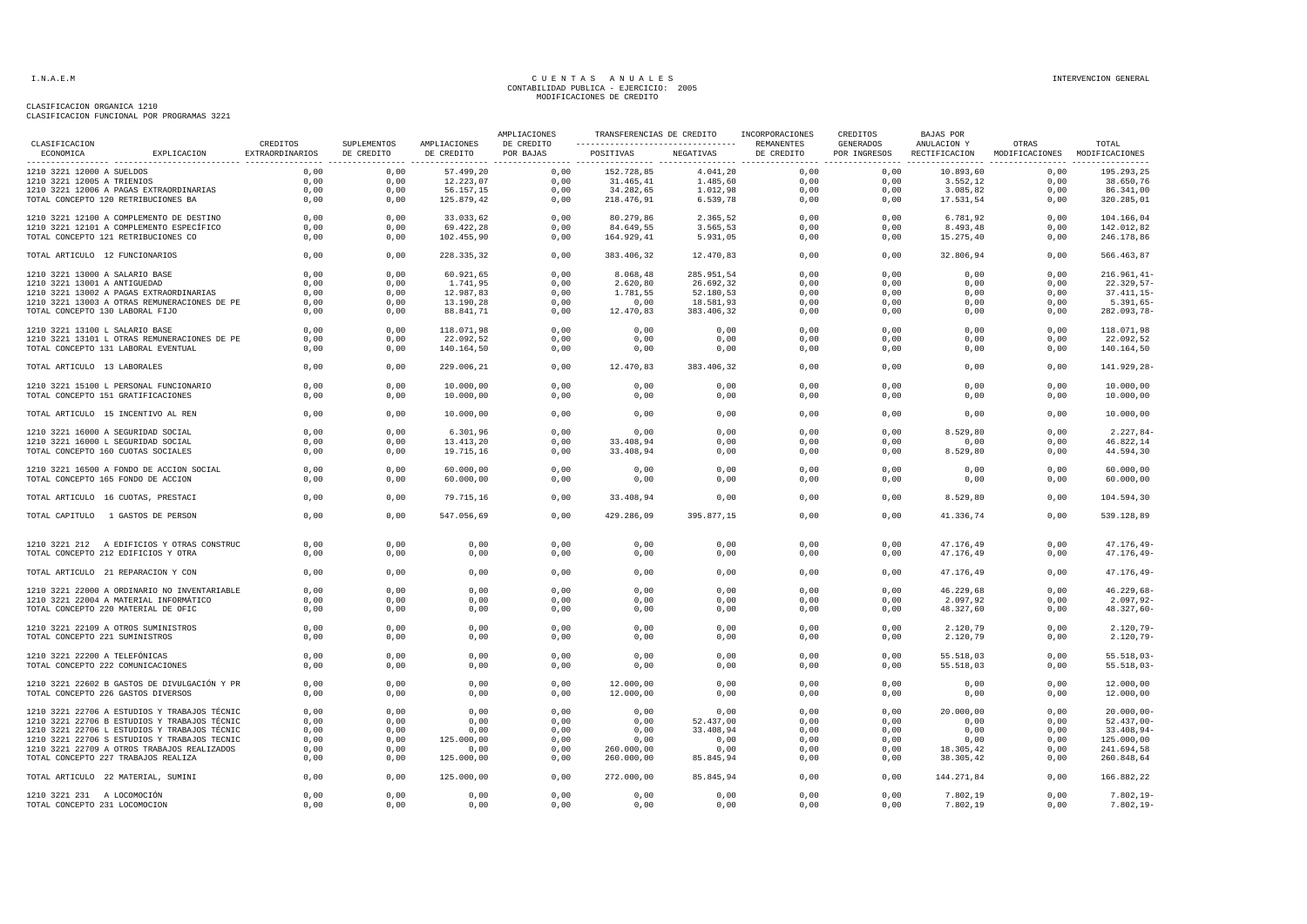|                             |                                               |                                    |                           |                            | AMPLIACIONES            | TRANSFERENCIAS DE CREDITO                       |              | INCORPORACIONES          | CREDITOS                  | <b>BAJAS POR</b>             | OTRAS<br>TOTAL<br>MODIFICACIONES<br>MODIFICACIONES |                 |
|-----------------------------|-----------------------------------------------|------------------------------------|---------------------------|----------------------------|-------------------------|-------------------------------------------------|--------------|--------------------------|---------------------------|------------------------------|----------------------------------------------------|-----------------|
| CLASIFICACION<br>ECONOMICA  | EXPLICACION                                   | CREDITOS<br><b>EXTRAORDINARIOS</b> | SUPLEMENTOS<br>DE CREDITO | AMPLIACIONES<br>DE CREDITO | DE CREDITO<br>POR BAJAS | ----------------------------------<br>POSITIVAS | NEGATIVAS    | REMANENTES<br>DE CREDITO | GENERADOS<br>POR INGRESOS | ANULACION Y<br>RECTIFICACION |                                                    |                 |
|                             | TOTAL ARTICULO 23 INDEMNIZACIONES             | 0,00                               | 0,00                      | 0,00                       | 0,00                    | 0,00                                            | 0,00         | 0,00                     | 0,00                      | 7.802,19                     | 0,00                                               | $7.802, 19-$    |
|                             | 1210 3221 25100 A FINANCIADOS CON RECURSOS P  | 0,00                               | 0,00                      | 0,00                       | 0,00                    | 0,00                                            | 0,00         | 0,00                     | 0,00                      | 60.000,00                    | 0,00                                               | $60.000,00 -$   |
|                             | 1210 3221 25101 L FINANCIADOS CON RECURSOS F  | 0,00                               | 0,00                      | 349.307,19                 | 0,00                    | 0,00                                            | 0,00         | 0,00                     | 0,00                      | 0,00                         | 0,00                                               | 349.307,19      |
|                             | TOTAL CONCEPTO 251 GASTOS REALIZACI           | 0,00                               | 0,00                      | 349.307,19                 | 0,00                    | 0,00                                            | 0,00         | 0,00                     | 0,00                      | 60.000,00                    | 0,00                                               | 289.307,19      |
|                             | TOTAL ARTICULO 25 OTROS GASTOS                | 0,00                               | 0,00                      | 349.307,19                 | 0,00                    | 0,00                                            | 0,00         | 0,00                     | 0,00                      | 60.000,00                    | 0,00                                               | 289.307,19      |
|                             | TOTAL CAPITULO 2 GASTOS EN BIENES             | 0,00                               | 0,00                      | 474.307,19                 | 0,00                    | 272.000,00                                      | 85.845,94    | 0,00                     | 0,00                      | 259.250,52                   | 0,00                                               | 401.210,73      |
|                             | 1210 3221 40050 L SUB. CONTRATACIÓN DESEMPLE  | 0,00                               | 0,00                      | 0,00                       | 0,00                    | 0,00                                            | 39.619,86    | 0.00                     | 0,00                      | 0,00                         | 0,00                                               | 39.619,86       |
|                             | TOTAL CONCEPTO 400 COFINANCIADAS (U           | 0,00                               | 0,00                      | 0,00                       | 0,00                    | 0,00                                            | 39.619,86    | 0,00                     | 0,00                      | 0,00                         | 0,00                                               | 39.619,86-      |
|                             | TOTAL ARTICULO 40 A LA ADMINISTRAC            | 0,00                               | 0,00                      | 0,00                       | 0,00                    | 0,00                                            | 39.619,86    | 0,00                     | 0,00                      | 0,00                         | 0,00                                               | 39.619,86-      |
|                             | 1210 3221 41050 L SUBV. CONTRAC. DESEMPLEADO  | 0,00                               | 0,00                      | 0,00                       | 0,00                    | 0,00                                            | 168.918,68   | 0,00                     | 0,00                      | 0,00                         | 0,00                                               | 168.918,68-     |
|                             | 1210 3221 41051 L ACCIONES INFORM. ORIENT. Y  | 0,00                               | 0,00                      | 0,00                       | 0,00                    | 0,00                                            | 11.564,52    | 0,00                     | 0,00                      | 0,00                         | 0,00                                               | 11.564,52-      |
|                             | 1210 3221 41052 L PLANES EXPERIMENTALES       | 0,00                               | 0,00                      | 0,00                       | 0,00                    | 0,00                                            | 144.000,00   | 0,00                     | 0,00                      | 0,00                         | 0,00                                               | 144.000,00-     |
|                             | TOTAL CONCEPTO 410 COFINANCIADAS. (U          | 0,00                               | 0,00                      | 0,00                       | 0,00                    | 0,00                                            | 324.483,20   | 0,00                     | 0,00                      | 0,00                         | 0,00                                               | $324.483, 20 -$ |
|                             | TOTAL ARTICULO 41 A ORGANISMOS AUT            | 0,00                               | 0,00                      | 0,00                       | 0,00                    | 0,00                                            | 324.483,20   | 0,00                     | 0,00                      | 0,00                         | 0,00                                               | $324.483, 20 -$ |
|                             | 1210 3221 44050 L SUBV. CONTRAT. DESEMPLEADO  | 0,00                               | 0,00                      | 0,00                       | 0,00                    | 108.648,55                                      | 0,00         | 0,00                     | 0,00                      | 0,00                         | 0,00                                               | 108.648,55      |
|                             | 1210 3221 44052 L FORMACION FIP ENTES PUBLIC  | 0,00                               | 0,00                      | 13.320,00                  | 0,00                    | 0,00                                            | 0,00         | 0,00                     | 0,00                      | 0,00                         | 0,00                                               | 13.320,00       |
|                             | TOTAL CONCEPTO 440 COFINANCIADAS. (U          | 0,00                               | 0,00                      | 13.320,00                  | 0,00                    | 108.648,55                                      | 0,00         | 0,00                     | 0,00                      | 0,00                         | 0,00                                               | 121.968,55      |
|                             | TOTAL ARTICULO 44 A EMPRESAS PUBLI            | 0,00                               | 0,00                      | 13.320,00                  | 0,00                    | 108.648,55                                      | 0,00         | 0,00                     | 0,00                      | 0,00                         | 0,00                                               | 121.968,55      |
|                             | 1210 3221 45050 L SUBV. CONTRAT. DESEMPLEADO  | 0.00                               | 0.00                      | 0.00                       | 0.00                    | 0.00                                            | 79.239.72    | 0.00                     | 0.00                      | 0.00                         | 0.00                                               | 79.239,72-      |
|                             | 1210 3221 45051 L FORMACIÓN EE.TT. DGA        | 0.00                               | 0,00                      | 0,00                       | 0,00                    | 0.00                                            | 639.000,00   | 0.00                     | 0.00                      | 0.00                         | 0.00                                               | 639.000,00-     |
|                             | 1210 3221 45052 L FORMACION FIP DGA           | 0,00                               | 0,00                      | 405.884,00                 | 0,00                    | 120.396,10                                      | 133.092,30   | 0,00                     | 0,00                      | 0,00                         | 0,00                                               | 393.187,80      |
|                             | TOTAL CONCEPTO 450 TRANSFERENCIAS D           | 0,00                               | 0,00                      | 405.884,00                 | 0,00                    | 120.396,10                                      | 851.332,02   | 0,00                     | 0,00                      | 0,00                         | 0,00                                               | 325.051,92-     |
|                             | TOTAL ARTICULO 45 A COMUNIDADES AU            | 0,00                               | 0,00                      | 405.884,00                 | 0,00                    | 120.396,10                                      | 851.332,02   | 0,00                     | 0,00                      | 0,00                         | 0,00                                               | 325.051,92-     |
|                             | 1210 3221 46050 L FORMACIÓN FIP CCLL          | 0,00                               | 0,00                      | 0,00                       | 0,00                    | 0,00                                            | 91.846,31    | 0,00                     | 0,00                      | 0,00                         | 0,00                                               | 91.846, 31      |
|                             | 1210 3221 46051 L FORMACIÓN EE.TT. CC.LL.     | 0,00                               | 0,00                      | 0,00                       | 0,00                    | 2.384.414,13                                    | 0,00         | 0,00                     | 0,00                      | 0,00                         | 0,00                                               | 2.384.414,13    |
|                             | 1210 3221 46053 L SUBV. CONTRAT. DESEMPLEADO  | 0,00                               | 0,00                      | 12.743,00                  | 0,00                    | 245.114,40                                      | 0,00         | 0,00                     | 0,00                      | 0,00                         | 0,00                                               | 257.857,40      |
|                             | 1210 3221 46054 L SUBVENCIONES FOMENTO DESAR  | 0,00                               | 0,00                      | 0,00                       | 0,00                    | 0,00                                            | 437.636,20   | 0,00                     | 0,00                      | 0,00                         | 0,00                                               | 437.636,20      |
|                             | 1210 3221 46055 L AGENTES DE EMPLEO DESARROL  | 0,00                               | 0,00                      | 0,00                       | 0,00                    | 0,00                                            | 382.217,38   | 0,00                     | 0,00                      | 0,00                         | 0,00                                               | 382.217,38      |
|                             | 1210 3221 46056 L ACCIONES INFORM., ORIENT.   | 0,00                               | 0,00                      | 0,00                       | 0,00                    | 0,00                                            | 18.799,11    | 0,00                     | 0,00                      | 0,00                         | 0,00                                               | 18.799, 11      |
|                             | 1210 3221 46057 L PLANES EXPERIMENTALES       | 0,00                               | 0,00                      | 0,00                       | 0,00                    | 0,00                                            | 28.230,00    | 0,00                     | 0,00                      | 0,00                         | 0,00                                               | 28.230,00       |
|                             | 1210 3221 46070 B FORMACIÓN FONDO LOCAL       | 0,00                               | 0,00                      | 0,00                       | 0,00                    | 0,00                                            | 148.792,70   | 0,00                     | 0,00                      | 0,00                         | 0,00                                               | 148.792,70      |
|                             | TOTAL CONCEPTO 460 COFINANCIADAS. (U          | 0,00                               | 0,00                      | 12.743,00                  | 0,00                    | 2.629.528,53                                    | 1.107.521,70 | 0,00                     | 0,00                      | 0,00                         | 0,00                                               | 1.534.749,83    |
|                             | TOTAL ARTICULO 46 A CORPORACIONES             | 0,00                               | 0,00                      | 12.743,00                  | 0,00                    | 2.629.528,53                                    | 1.107.521,70 | 0,00                     | 0,00                      | 0,00                         | 0,00                                               | 1.534.749,83    |
| 1210 3221 47001 A FORMACIÓN |                                               | 0,00                               | 0,00                      | 0,00                       | 0,00                    | 0,00                                            | 0,00         | 0,00                     | 0,00                      | 537.000,00                   | 0,00                                               | 537.000,00-     |
|                             | 1210 3221 47005 A PROGRAMA FOMENTO EMPLEO AU  | 0,00                               | 0,00                      | 0,00                       | 0,00                    | 0,00                                            | 0,00         | 0,00                     | 0,00                      | 30.000,00                    | 0,00                                               | 30.000,00       |
|                             | 1210 3221 47050 L APOYO CREACIÓN EMPLEO EN C  | 0.00                               | 0.00                      | 123.155,53                 | 0.00                    | 0.00                                            | 0.00         | 0.00                     | 0.00                      | 0.00                         | 0.00                                               | 123.155,53      |
|                             | 1210 3221 47051 L FORMACIÓN FIP EE.PP.        | 0.00                               | 0,00                      | 0,00                       | 0,00                    | 724.938.61                                      | 0,00         | 0.00                     | 0.00                      | 0,00                         | 0,00                                               | 724.938,61      |
|                             | 1210 3221 47052 L PROMOCIÓN DE EMPLEO AUTÓNO  | 0,00                               | 0,00                      | 0,00                       | 0,00                    | 0,00                                            | 323.924,80   | 0,00                     | 0,00                      | 0,00                         | 0,00                                               | 323.924,80      |
|                             | 1210 3221 47053 L INTEGRACIÓN LABORAL DE MIN  | 0,00                               | 0,00                      | 0,00                       | 0,00                    | 17.053,40                                       | 0,00         | 0,00                     | 0.00                      | 0,00                         | 0,00                                               | 17.053,40       |
|                             | 1210 3221 47054 L SUBV, EMPRESAS I+E          | 0,00                               | 0,00                      | 0,00                       | 0,00                    | 78.631,20                                       | 0,00         | 0,00                     | 0,00                      | 0,00                         | 0,00                                               | 78.631,20       |
|                             | 1210 3221 47055 L SUBV.CONTRATACIÓN INDEFINI  | 0,00                               | 0,00                      | 0,00                       | 0,00                    | 0,00                                            | 955.269,20   | 0,00                     | 0,00                      | 0,00                         | 0,00                                               | 955.269,20      |
|                             | 1210 3221 47056 L ACCIONES COMPL. FORM. CONTI | 0,00                               | 0,00                      | 325.574,00                 | 0,00                    | 0,00                                            | 0,00         | 0,00                     | 0,00                      | 0,00                         | 0,00                                               | 325.574,00      |
|                             | 1210 3221 47074 B FORMACIÓN EMPRESAS PRIVADA  | 0,00                               | 0,00                      | 0,00                       | 0,00                    | 148.792,70                                      | 0,00         | 0,00                     | 0,00                      | 0,00                         | 0,00                                               | 148.792,70      |
|                             | TOTAL CONCEPTO 470 COFINANCIADAS. (U          | 0,00                               | 0,00                      | 448.729,53                 | 0,00                    | 969.415,91                                      | 1.279.194,00 | 0,00                     | 0,00                      | 567.000,00                   | 0,00                                               | 428.048,56      |
|                             | TOTAL ARTICULO 47 A EMPRESAS PRIVA            | 0,00                               | 0,00                      | 448.729,53                 | 0,00                    | 969.415,91                                      | 1.279.194,00 | 0,00                     | 0,00                      | 567.000,00                   | 0,00                                               | 428.048,56-     |
|                             | 1210 3221 48001 A FORMACIÓN, FOMENTO Y DIFUS  | 0,00                               | 0,00                      | 0,00                       | 0,00                    | 0,00                                            | 0,00         | 0,00                     | 0,00                      | 100.000,00                   | 0,00                                               | 100.000,00      |
|                             | 1210 3221 48002 A FORMACIÓN (RECURSOS PROPIO  | 0,00                               | 0,00                      | 0,00                       | 0,00                    | 0,00                                            | 0,00         | 0,00                     | 0,00                      | 40.000,00                    | 0,00                                               | $40.000,00 -$   |
|                             | 1210 3221 48003 A ACCION PARA INTEGRACION LA  | 0,00                               | 0,00                      | 0,00                       | 0,00                    | 0,00                                            | 260.000,00   | 0,00                     | 0,00                      | 0,00                         | 0,00                                               | $260.000,00 -$  |
|                             | 1210 3221 48004 A SUBVENCIONES INESPECÍFICAS  | 0,00                               | 0,00                      | 0,00                       | 0,00                    | 0,00                                            | 0,00         | 0,00                     | 0,00                      | 150.000,00                   | 0,00                                               | 150.000,00-     |
|                             | 1210 3221 48051 L FORMACIÓN FIP SIN LUCRO     | 0,00                               | 0,00                      | 0,00                       | 0,00                    | 0,00                                            | 620.396,10   | 0,00                     | 0,00                      | 0,00                         | 0,00                                               | 620.396,10-     |
|                             | 1210 3221 48053 L FORMACIÓN EE. TT. SIN LUCR  | 0,00                               | 0,00                      | 0,00                       | 0,00                    | 0,00                                            | 48.000,00    | 0,00                     | 0,00                      | 0,00                         | 0,00                                               | 48.000,00-      |
|                             | 1210 3221 48054 L SUBV. CUOTAS SEG. SOCIAL C  | 0,00                               | 0,00                      | 0,00                       | 0,00                    | 0,00                                            | 523.919,80   | 0,00                     | 0,00                      | 0,00                         | 0,00                                               | 523.919,80-     |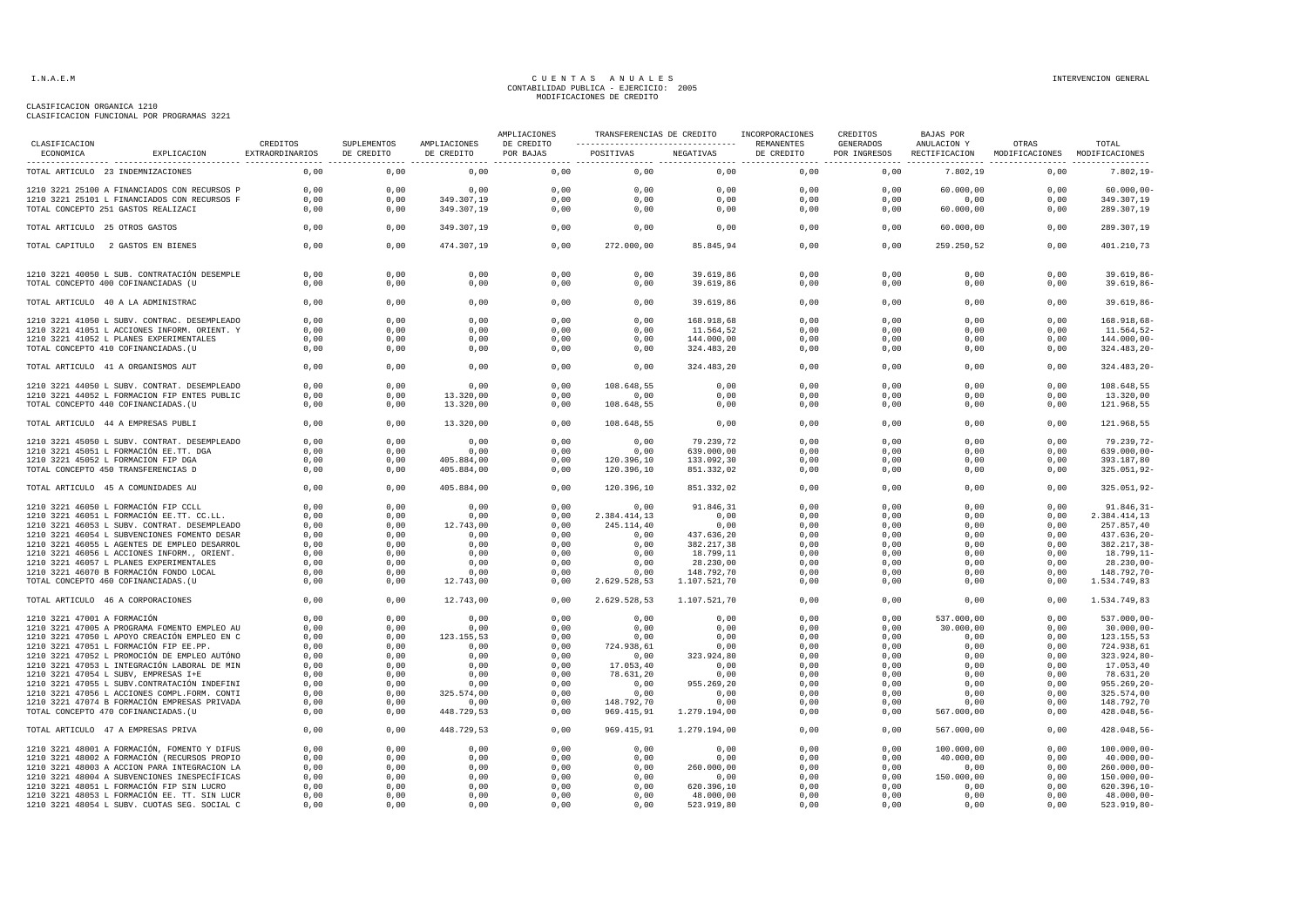| CLASIFICACION           |                                              | CREDITOS               | SUPLEMENTOS | AMPLIACIONES | AMPLIACIONES<br>DE CREDITO | TRANSFERENCIAS DE CREDITO<br>---------------------------------- |              | INCORPORACIONES<br><b>REMANENTES</b> | CREDITOS<br><b>GENERADOS</b> | <b>BAJAS POR</b><br>ANULACION Y            | OTRAS          | TOTAL                           |
|-------------------------|----------------------------------------------|------------------------|-------------|--------------|----------------------------|-----------------------------------------------------------------|--------------|--------------------------------------|------------------------------|--------------------------------------------|----------------|---------------------------------|
| ECONOMICA               | EXPLICACION                                  | <b>EXTRAORDINARIOS</b> | DE CREDITO  | DE CREDITO   | POR BAJAS                  | POSITIVAS                                                       | NEGATIVAS    | DE CREDITO                           | POR INGRESOS                 | RECTIFICACION                              | MODIFICACIONES | MODIFICACIONES                  |
|                         | 1210 3221 48055 L ACCIONES INFORM. ORIENT.   | 0,00                   | 0,00        | 0,00         | 0,00                       | 0,00                                                            | 170.815,50   | 0,00                                 | .<br>0,00                    | ---------------- -----------------<br>0,00 | 0,00           | ----------------<br>170.815,50- |
|                         | 1210 3221 48056 L SUBV. CONTRAT. DESEMPLEADO | 0,00                   | 0,00        | 0,00         | 0,00                       | 179.129,71                                                      | 0,00         | 0,00                                 | 0,00                         | 0,00                                       | 0,00           | 179.129,71                      |
|                         | 1210 3221 48058 L PLANES EXPERIMENTALES      | 0,00                   | 0,00        | 0,00         | 0,00                       | 912.475,00                                                      | 0,00         | 0,00                                 | 0,00                         | 0,00                                       | 0,00           | 912.475,00                      |
|                         | 1210 3221 48059 L CONTRATOS PROGRAMA PARA LA | 0,00                   | 0,00        | 5.545.151,00 | 0,00                       | 0.00                                                            | 0,00         | 0,00                                 | 0,00                         | 0.00                                       | 0.00           | 5.545.151,00                    |
|                         | 1210 3221 48065 L AGENTES DE EMPLEO Y DESARR | 0,00                   | 0,00        | 0,00         | 0,00                       | 45.688,38                                                       | 0,00         | 0,00                                 | 0,00                         | 0,00                                       | 0,00           | 45.688,38                       |
|                         | 1210 3221 48070 B FORMACIÓN (AGENTES SOCIALE | 0,00                   | 0,00        | 0,00         | 0,00                       | 0,00                                                            | 242.556,00   | 0,00                                 | 0,00                         | 0,00                                       | 0,00           | $242.556,00 -$                  |
| 1210 3221 48074 G EQUAL |                                              | 0,00                   | 0,00        | 0,00         | 0,00                       | 242.556,00                                                      | 0,00         | 0,00                                 | 0,00                         | 0,00                                       | 0,00           | 242.556,00                      |
|                         | TOTAL CONCEPTO 480 COFINANCIADAS. (U         | 0,00                   | 0,00        | 5.545.151,00 | 0,00                       | 1.379.849,09                                                    | 1.865.687,40 | 0,00                                 | 0,00                         | 290.000,00                                 | 0,00           | 4.769.312,69                    |
|                         | TOTAL ARTICULO 48 A FAMILIAS E INS           | 0,00                   | 0,00        | 5.545.151,00 | 0,00                       | 1.379.849,09                                                    | 1.865.687,40 | 0,00                                 | 0,00                         | 290.000,00                                 | 0,00           | 4.769.312,69                    |
| TOTAL CAPITULO          | 4 TRANSFERENCIAS C                           | 0.00                   | 0,00        | 6.425.827.53 | 0.00                       | 5.207.838.18                                                    | 5.467.838.18 | 0.00                                 | 0.00                         | 857.000.00                                 | 0.00           | 5.308.827,53                    |
| 1210 3221 603           | A MAQUINARIA, INSTALACIONES                  | 0,00                   | 0,00        | 0,00         | 0,00                       | 0,00                                                            | 0,00         | 0,00                                 | 0,00                         | 41.880,34                                  | 0,00           | 41.880,34-                      |
| TOTAL CONCEPTO 603      |                                              | 0,00                   | 0,00        | 0,00         | 0,00                       | 0,00                                                            | 0,00         | 0,00                                 | 0,00                         | 41.880,34                                  | 0,00           | 41.880,34-                      |
|                         | 1210 3221 605 A MOBILIARIO Y ENSERES         | 0,00                   | 0,00        | 0,00         | 0,00                       | 0,00                                                            | 0,00         | 0,00                                 | 0,00                         | 30.000,00                                  | 0,00           | $30.000,00-$                    |
| TOTAL CONCEPTO 605      |                                              | 0,00                   | 0,00        | 0,00         | 0,00                       | 0,00                                                            | 0,00         | 0,00                                 | 0,00                         | 30.000,00                                  | 0,00           | $30.000,00-$                    |
| 1210 3221 606           | A EQUIPOS PARA PROCESOS DE I                 | 0,00                   | 0,00        | 0,00         | 0,00                       | 0,00                                                            | 0,00         | 0,00                                 | 0,00                         | 30.000,00                                  | 0,00           | $30.000,00 -$                   |
|                         | 1210 3221 606 B EQUIPOS PARA PROCESOS DE I   | 0,00                   | 0,00        | 0,00         | 0,00                       | 40.437,00                                                       | 0,00         | 0,00                                 | 0,00                         | 0,00                                       | 0,00           | 40.437,00                       |
| TOTAL CONCEPTO 606      |                                              | 0,00                   | 0,00        | 0,00         | 0,00                       | 40.437,00                                                       | 0,00         | 0,00                                 | 0,00                         | 30.000,00                                  | 0,00           | 10.437,00                       |
|                         | TOTAL ARTICULO 60 INVERSIONES REAL           | 0,00                   | 0,00        | 0,00         | 0,00                       | 40.437,00                                                       | 0,00         | 0,00                                 | 0,00                         | 101.880,34                                 | 0,00           | $61.443, 34-$                   |
| TOTAL CAPITULO          | 6 INVERSIONES REAL                           | 0.00                   | 0,00        | 0.00         | 0,00                       | 40.437.00                                                       | 0,00         | 0,00                                 | 0,00                         | 101.880,34                                 | 0.00           | $61.443, 34-$                   |
|                         | 1210 3221 77001 A SUBVENCIONES ACTIVOS FIJOS | 0,00                   | 0,00        | 0,00         | 0,00                       | 0,00                                                            | 0,00         | 0,00                                 | 0,00                         | 100.000,00                                 | 0,00           | $100.000,00-$                   |
|                         | 1210 3221 77050 L SUBVENCIONES DE CAPITAL CO | 0,00                   | 0,00        | 0,00         | 0,00                       | 0,00                                                            | 0,00         | 0,00                                 | 0,00                         | 5.278.36                                   | 0,00           | $5.278, 36 -$                   |
|                         | TOTAL CONCEPTO 770 A EMPRESAS PRIVA          | 0.00                   | 0,00        | 0,00         | 0.00                       | 0.00                                                            | 0,00         | 0,00                                 | 0.00                         | 105.278,36                                 | 0.00           | 105.278,36-                     |
|                         | TOTAL ARTICULO 77 A EMPRESAS PRIVA           | 0.00                   | 0,00        | 0,00         | 0,00                       | 0.00                                                            | 0,00         | 0,00                                 | 0,00                         | 105.278,36                                 | 0.00           | 105.278,36-                     |
| TOTAL CAPITULO          | 7 TRANSFERENCIAS D                           | 0.00                   | 0,00        | 0.00         | 0,00                       | 0.00                                                            | 0,00         | 0,00                                 | 0.00                         | 105.278,36                                 | 0.00           | 105.278,36-                     |
| TOTAL FUNCIONAL         | 3221 FOMENTO DEL EMPL                        | 0,00                   | 0,00        | 7.447.191.41 | 0,00                       | 5.949.561.27                                                    | 5.949.561.27 | 0.00                                 | 0,00                         | 1.364.745.96                               | 0.00           | 6.082.445,45                    |